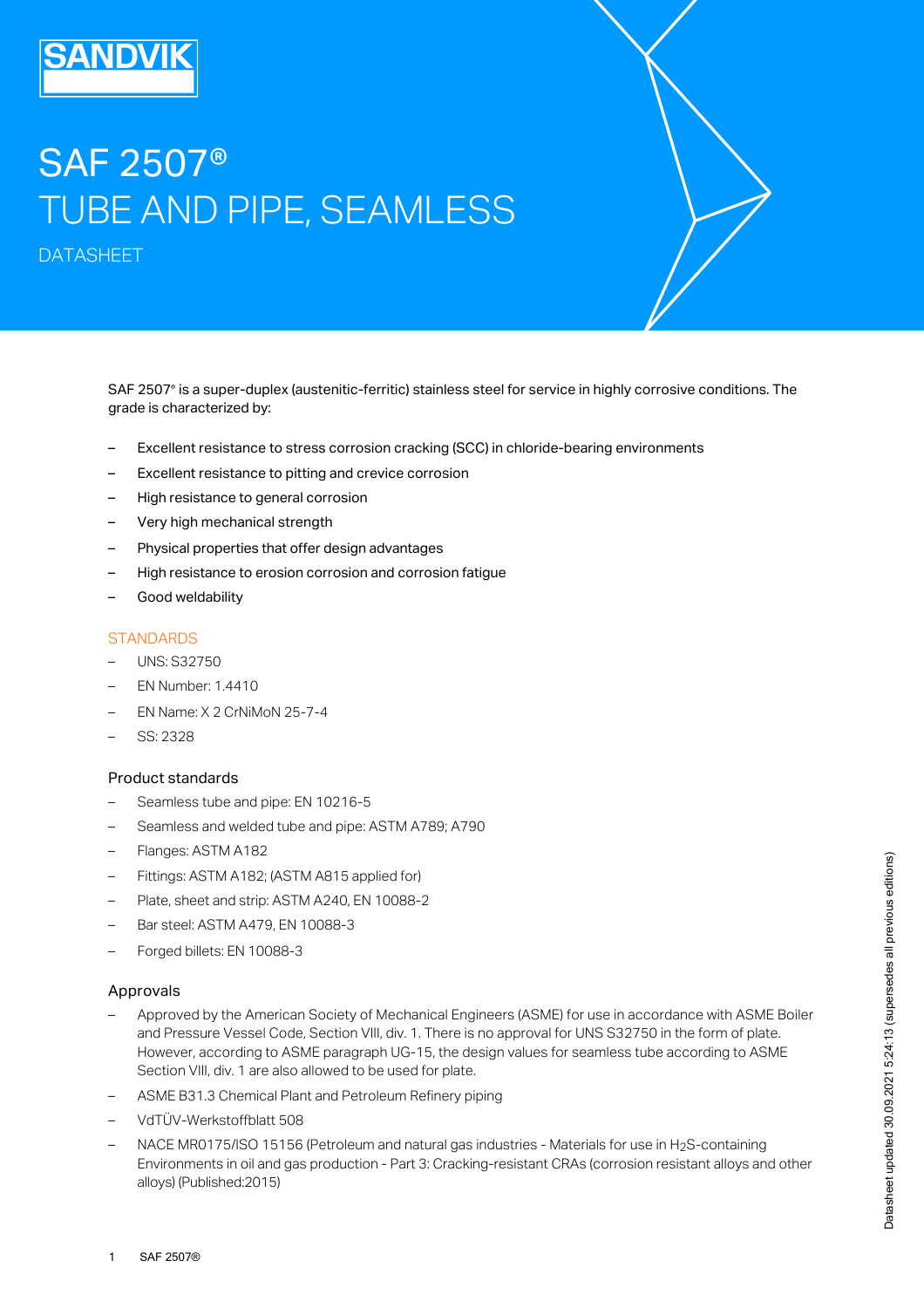# CHEMICAL COMPOSITION (NOMINAL)

#### Chemical composition (nominal) %

| ≤ $0.030$<br>≤ $0.025$<br>≤ $0.015$<br>25<br>≤0.8<br><12 | ا ب | Mn |  | Cr | Ni | Mo |
|----------------------------------------------------------|-----|----|--|----|----|----|
|                                                          |     |    |  |    |    |    |

**Others**  $N = 0.3$ 

# CORROSION RESISTANCE

# General corrosion

SAF 2507° is highly resistant to corrosion by organic acids, e.g. experience less than 0.05 mm/year in 10% formic and 50% acetic acid where ASTM 316L has corrosion rate higher than 0.2 mm/year. Pure formic acid see Figure 4. Also in contaminated acid SAF 2507<sup>®</sup> remains resistant.

Figure 5 and Figure 6 show results from tests of SAF 2507° and various stainless steels and nickel alloys in acetic acid contaminated with chlorides which in practice are frequently present in processes.



Figure 4. Isocorrosion diagram in formic acid. The curves represent a corrosion rate of 0.1 mm/year (4 mpy) in stagnant test solution.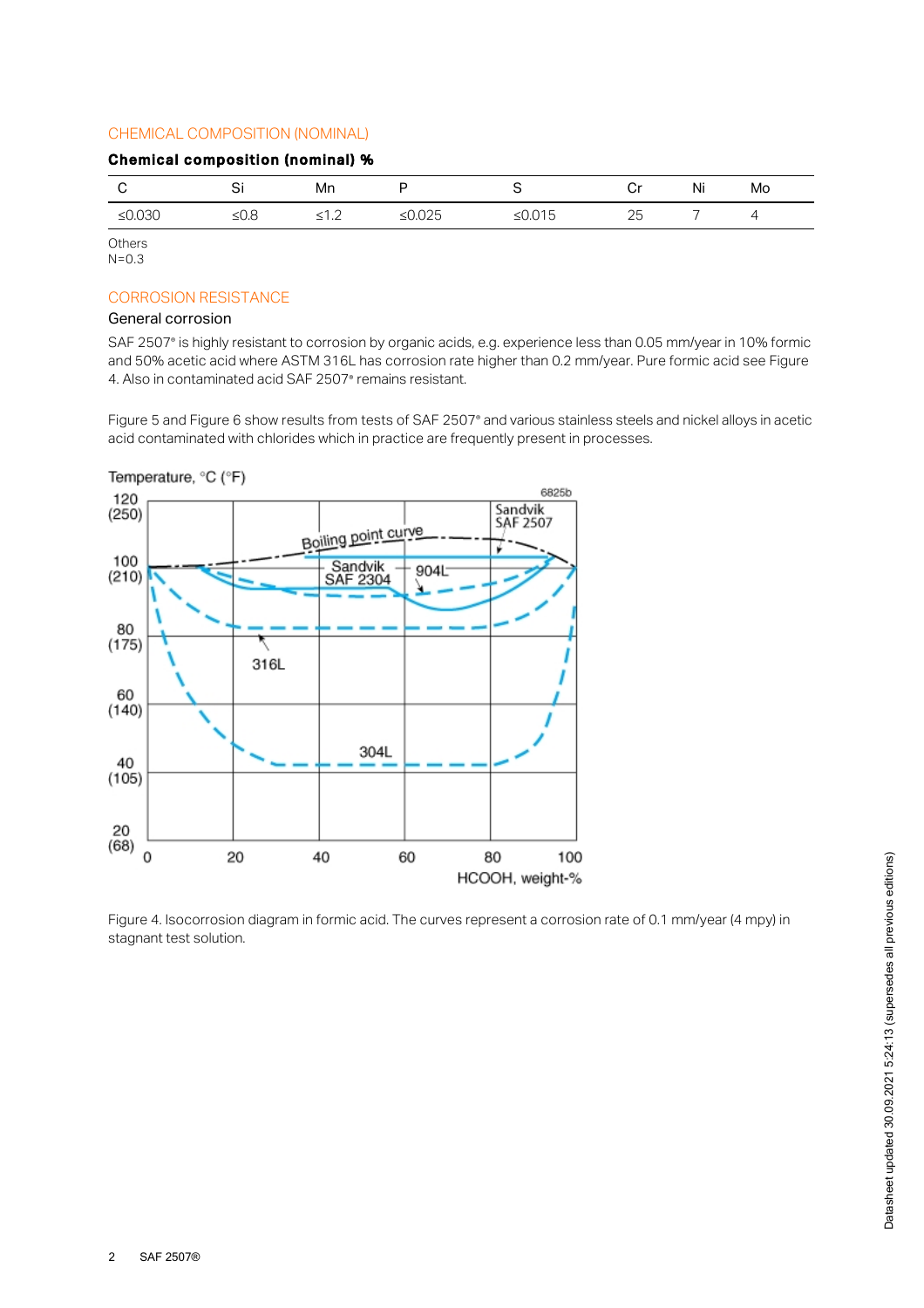

Figure 5. Corrosion rate of various alloys in 80% acetic acid with 2000 ppm chloride ions at 90°C.



Figure 6. Corrosion rate of various alloys in concentrated acetic acid with 200 ppm chloride ions.

Practical experience with SAF 2507® in organic acids, e.g. in terephthalic acid plants, has shown that this alloy is highly resistant to this type of environment. The alloy is therefore a competitive alternative to high alloyed austenitics and nickel alloys in applications where standard austenitic stainless steels corrode at a high rate.

Resistance to inorganic acids is comparable to, or even better than that of high alloy austenitic stainless steels in certain concentration ranges. Figures 7 to 9 show isocorrosion diagrams for sulfuric acid, sulfuric acid contaminated with 2000 ppm chloride ions, and hydrochloric acid, respectively.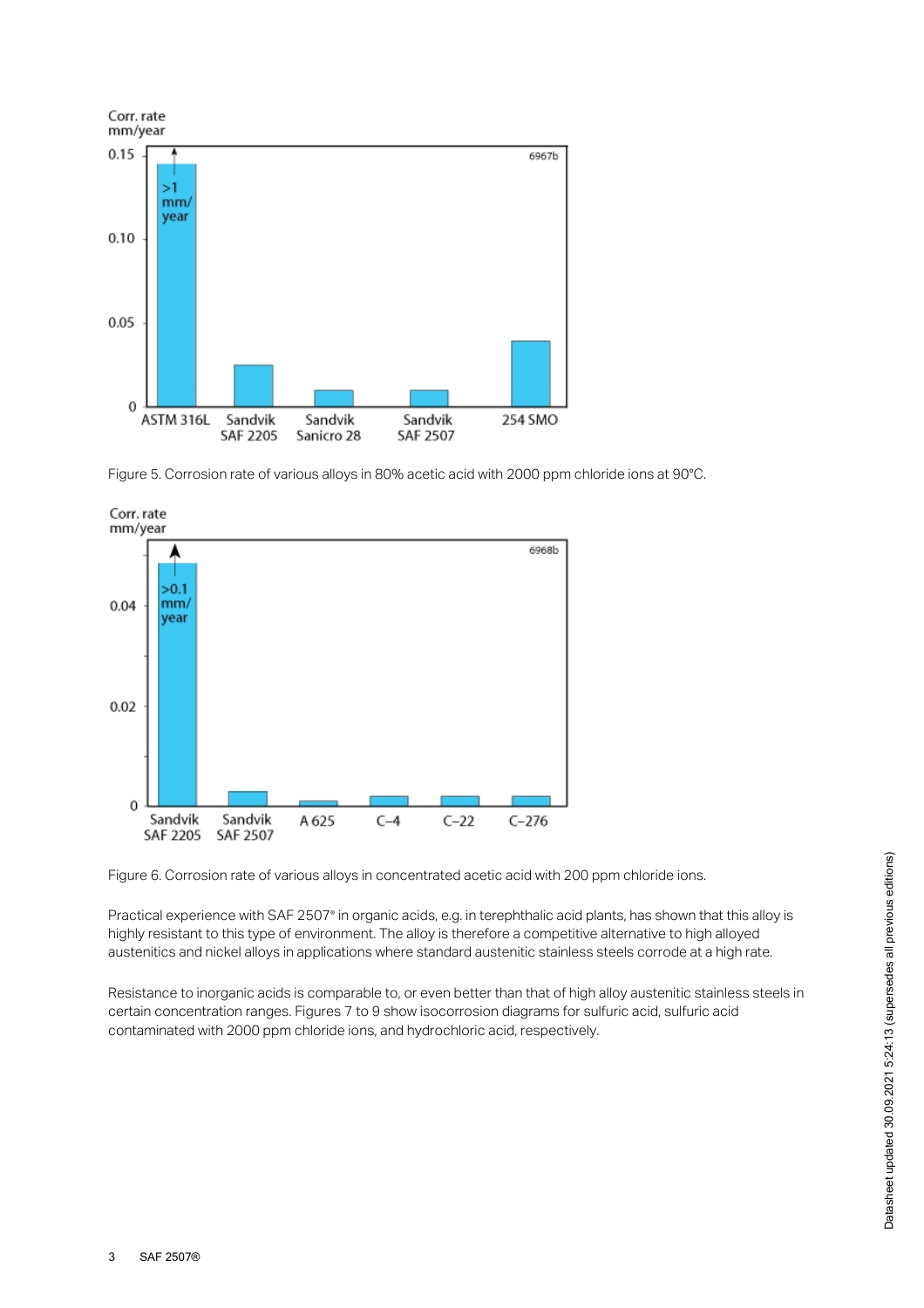

Figure 7. Isocorrosion diagram in naturally aerated sulfuric acid. The curves represent a corrosion rate of 0.1 mm/year (4 mpy) in a stagnant test solution.



Figure 8. Isocorrosion diagram, 0.1 mm/year (4 mpy) in a naturally aerated sulfuric acid containing 2000 ppm chloride ions.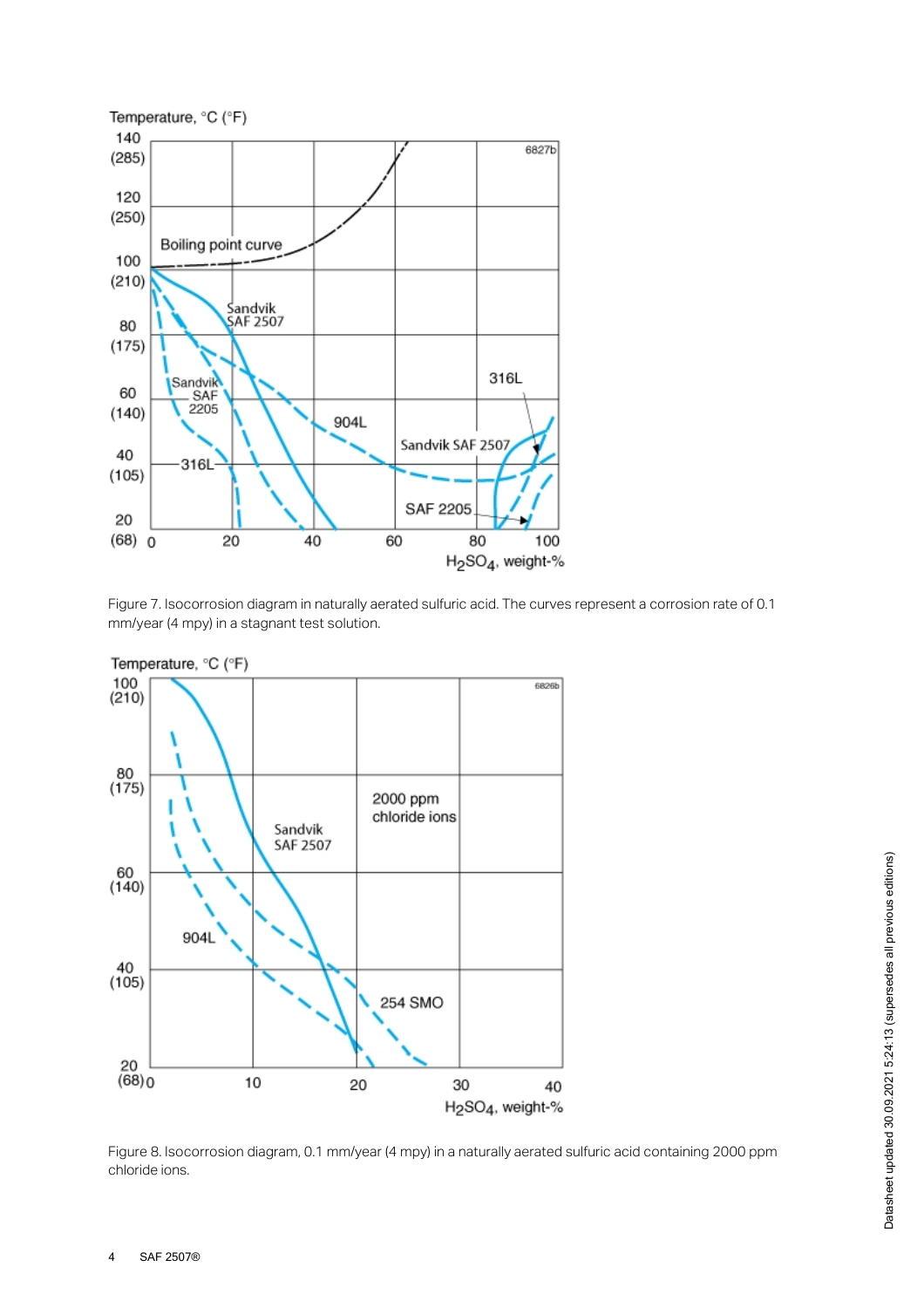

Figure 9. Isocorrosion diagram in hydrochloric acid. The curves represent a corrosion rate of 0.1 mm/year (4 mpy) in stagnant test solution.

#### Pitting and crevice corrosion

The pitting and crevice corrosion resistance of stainless steel is primarily determined by the content of chromium, molybdenum and nitrogen. The manufacturing and fabrication practices, e.g. welding, are also of vital importance for the actual performance in service.

A parameter for comparing the resistance to pitting in chloride environments is the PRE number (Pitting Resistance Equivalent). The PRE is defined as, in weight-% PRE = %Cr + 3.3 x %Mo + 16 x %N

For duplex stainless steels the pitting corrosion resistance is dependent on the PRE value in both the ferrite phase and the austenite phase, so that the phase with the lowest PRE value will be limiting for the actual pitting corrosion resistance. In SAF 2507° the PRE value is equal in both phases, which has been achieved by a careful balance of the elements.

The minimum PRE value for SAF 2507° seamless tubes is 42.5. This is significantly higher than e.g. the PRE values for other duplex stainless steels of the 25Cr type which are not super-duplex. As an example, UNS S31260 25Cr3Mo0.2N has a minimum PRE-value of 33.

One of the most severe pitting and crevice corrosion tests applied to stainless steel is ASTM G48, i.e. exposure to 6% FeCl3 with and without crevices (method A and B respectively). In a modified version of the ASTM G48 A test, the sample is exposed for periods of 24 hours. When pits are detected together with a substantial weight loss (>5 mg), the test is interrupted. Otherwise, the temperature is increased by 5 °C (9 °F) and the test is continued with the same sample. Figure 11 shows critical pitting and crevice temperatures (CPT and CCT) from the test.

Potentiostatic tests in solutions with different chloride contents are presented in Figure 11. Figure 12 shows the effect of increased acidity. In both cases the applied potential is 600 mV vs SCE, a very high value compared with that normally associated with natural unchlorinated seawater, thus resulting in lower critical temperatures compared with most practical service conditions.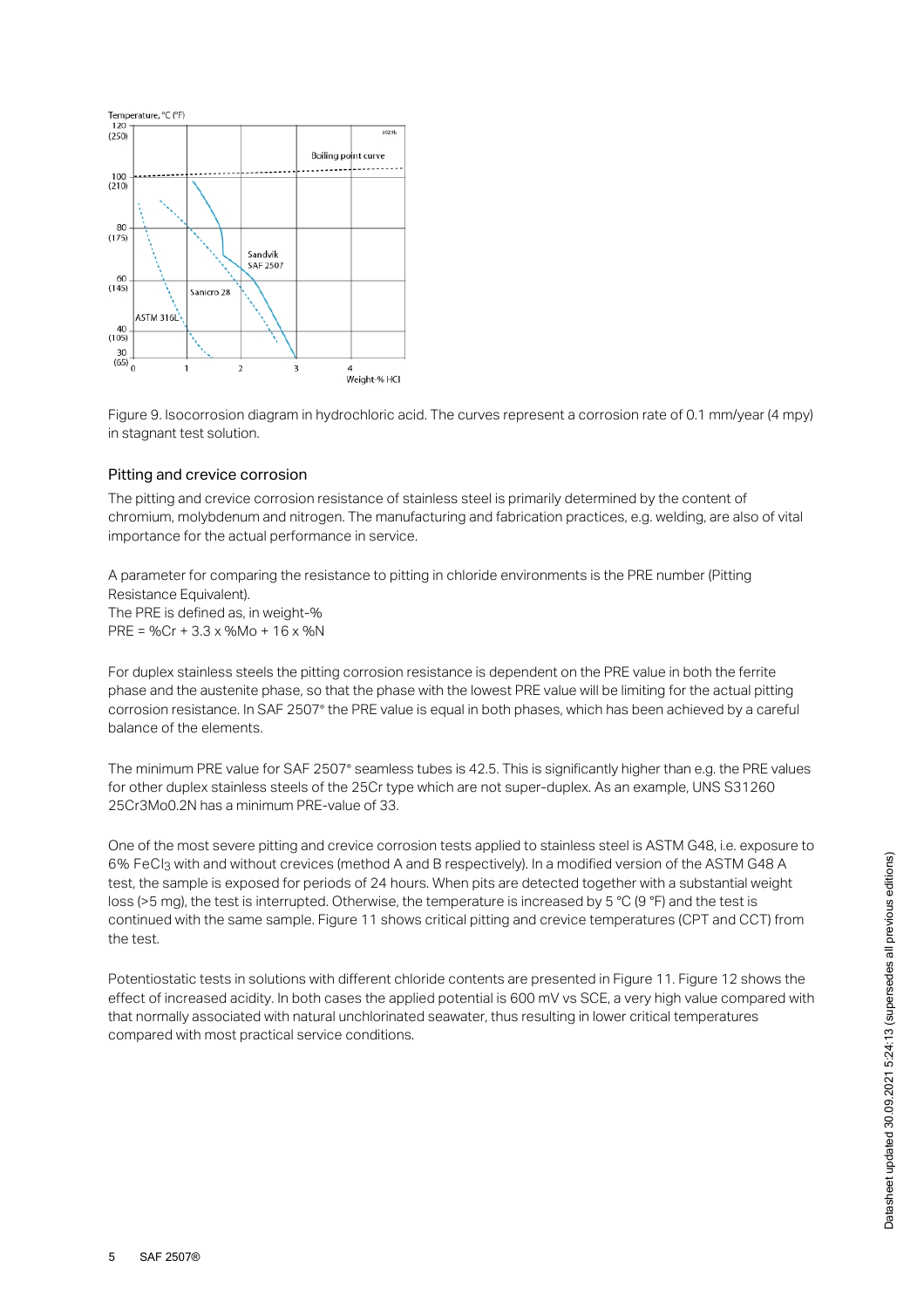

Figure 10. Critical pitting and crevice temperatures in 6% FeCl3, 24h (similar to ASTM G48).

The scatter band for SAF 2507° and 6Mo+N illustrates the fact that both alloys have similar resistance to pitting, and CPT-values are within the range shown in the figure.

Tests were performed in natural seawater to determine the critical crevice corrosion temperature of samples with an applied potential of 150 mV vs SCE. The temperature was raised by 4°C (7°F) steps every 24 hours until crevice corrosion occurred. The results are shown in the table below.

| Alloy    | CCT (°C) |
|----------|----------|
| SAF 2507 | 64       |
| 6Mo+N    | 61       |

In these tests the propagation rates of initiated crevice corrosion attacks, at 15-50°C (59-122°F) and an applied potential of 150 mV vs SCE were also determined. These were found to be around ten times lower for SAF 2507<sup>®</sup> than for the 6Mo+N alloy.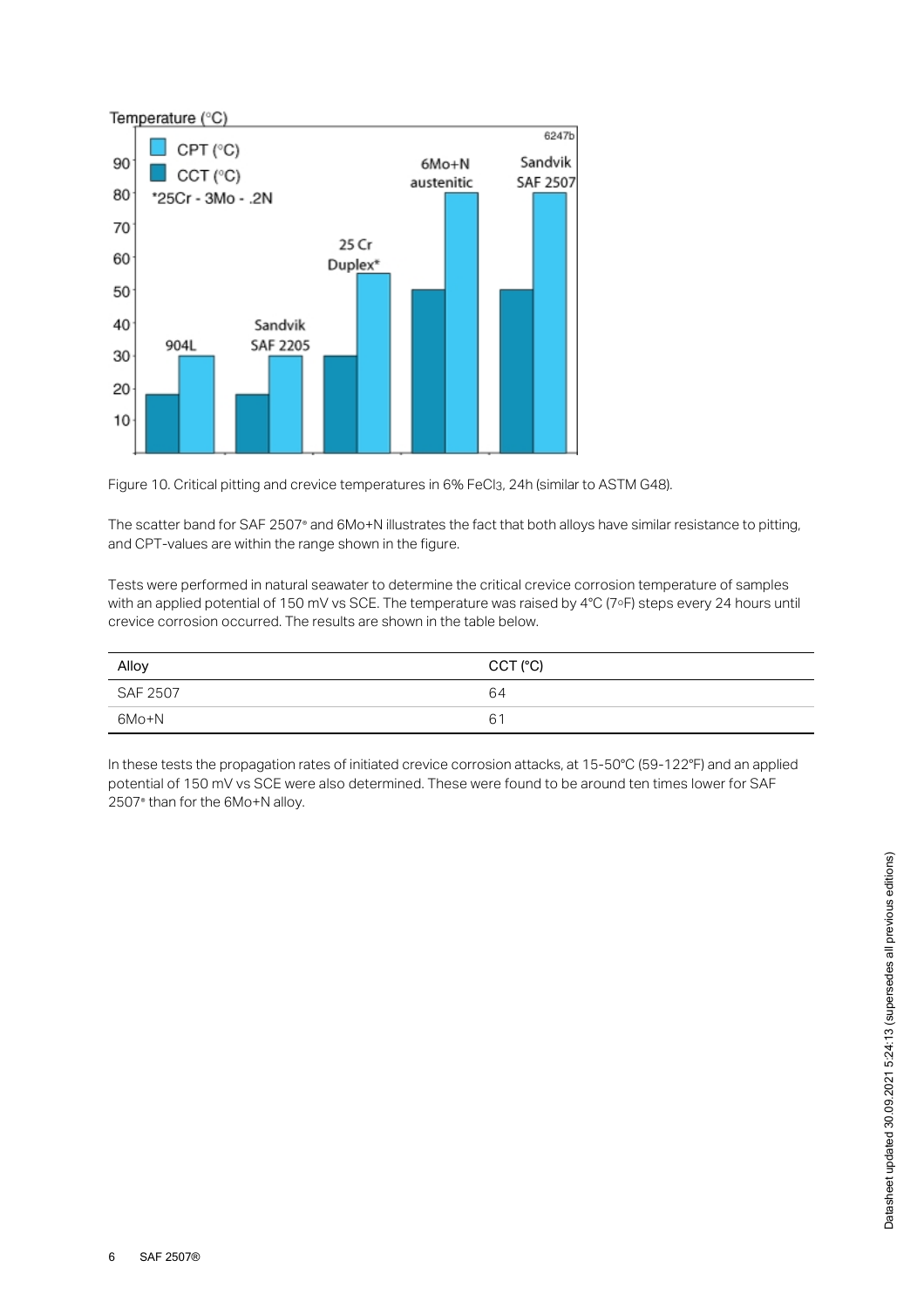

Figure 11. Critical pitting temperatures (CPT) at varying concentrations of sodium chloride, from 3 to 25% (potentiostatic determination at +600 mV SCE with surface ground with 600 grit paper).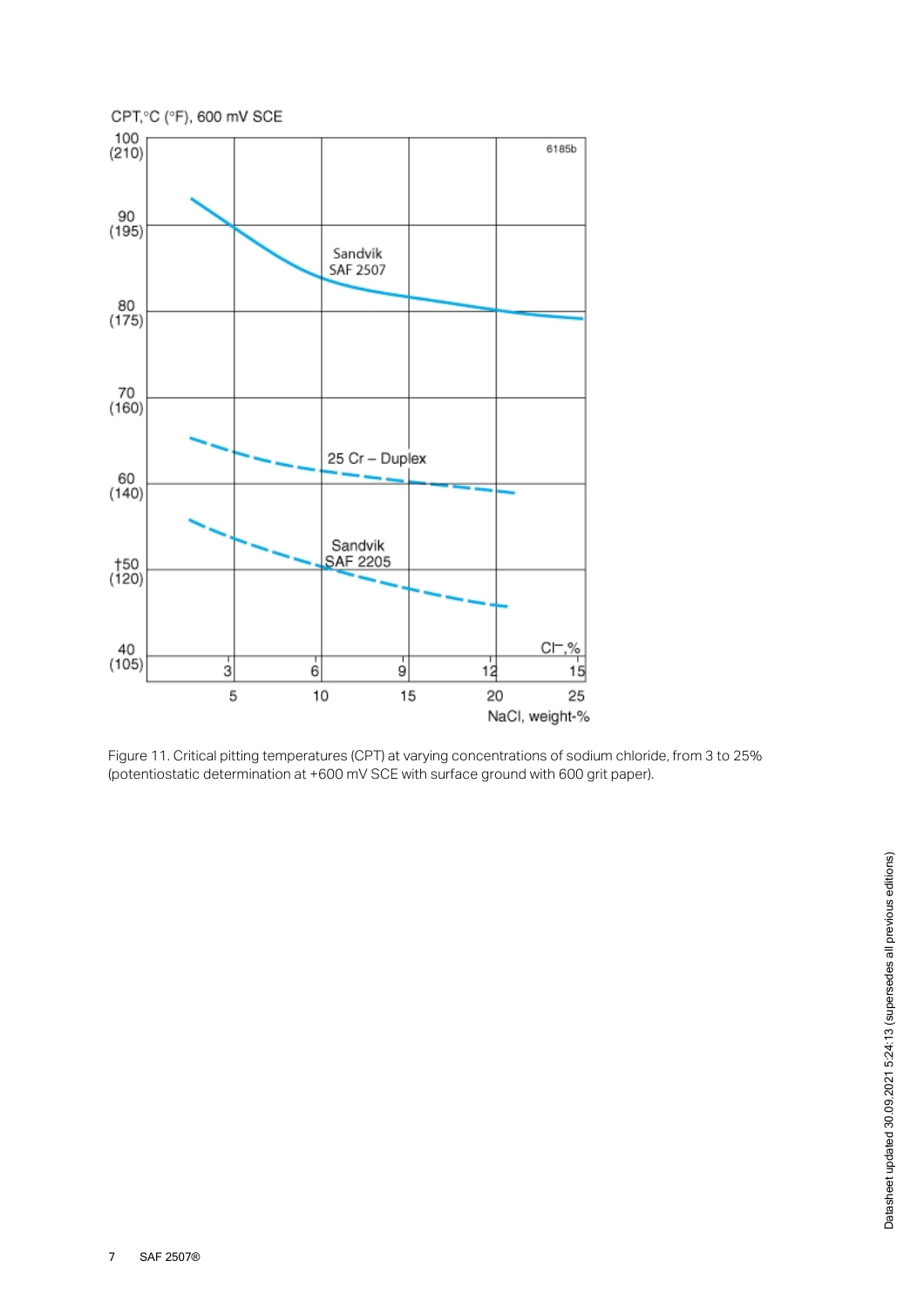

Figure 12. Critical pitting temperatures (CPT) in 3% NaCl with varying pH (potentiostatic determination at +600 mV SCE with surface ground with 600 grit paper).

The corrosion resistance of SAF 2507° in oxidizing chloride solutions is illustrated by critical pitting temperatures (CPT) determined in a 'Green death' -solution (1% FeCl3 + 1% CuCl2 +11% H2SO4 + 1.2% HCl) and in a 'Yellow death' -solution (0.1 % Fe $_2$ (SO4) $_3$  + 4% NaCl + 0.01 M HCl). The table below shows CPT-values for different alloys in these solutions. It is clear that the values for SAF 2507° are on the same level as those for the nickel alloy UNS N06625. The tests demonstrate a good correlation with the ranking of alloys for use as reheater tubes in flue gas desulfurization systems.

| Alloy             | Critical pitting temperature (CPT), °C<br>'Green death' | 'Yellow death' |
|-------------------|---------------------------------------------------------|----------------|
| <b>SAF 2507</b>   | 72.5                                                    | >90            |
| 6Mo+N             | 70                                                      | >90            |
| <b>UNS N06625</b> | 67.5                                                    | >90            |
| <b>ASTM 316</b>   | $25$                                                    | 20             |

Critical pitting temperature (CPT) determined in different test solutions.

#### Stress corrosion cracking

SAF 2507° has excellent resistance to chloride induced stress corrosion cracking (SCC).

The SCC resistance of SAF 2507° in chloride solutions at high temperatures is illustrated in Figure 13. There were no signs of SCC up to 1000 ppm Cl /300°C and 10000 ppm Cl /250°C. *- -*

SAF 2507° U-bend specimens exposed for 1000 hours in hot brine (108°C, 226°F, 25% NaCl) showed no cracking.

The threshold stress for SAF 2507° in 40% CaCl $_2$  at 100 °C (210 °F) and pH = 6.5 is above 90% of the tensile strength for both parent metal and welded joints (TIG-welded with Sandvik 25.10.4.L or MMA-welded with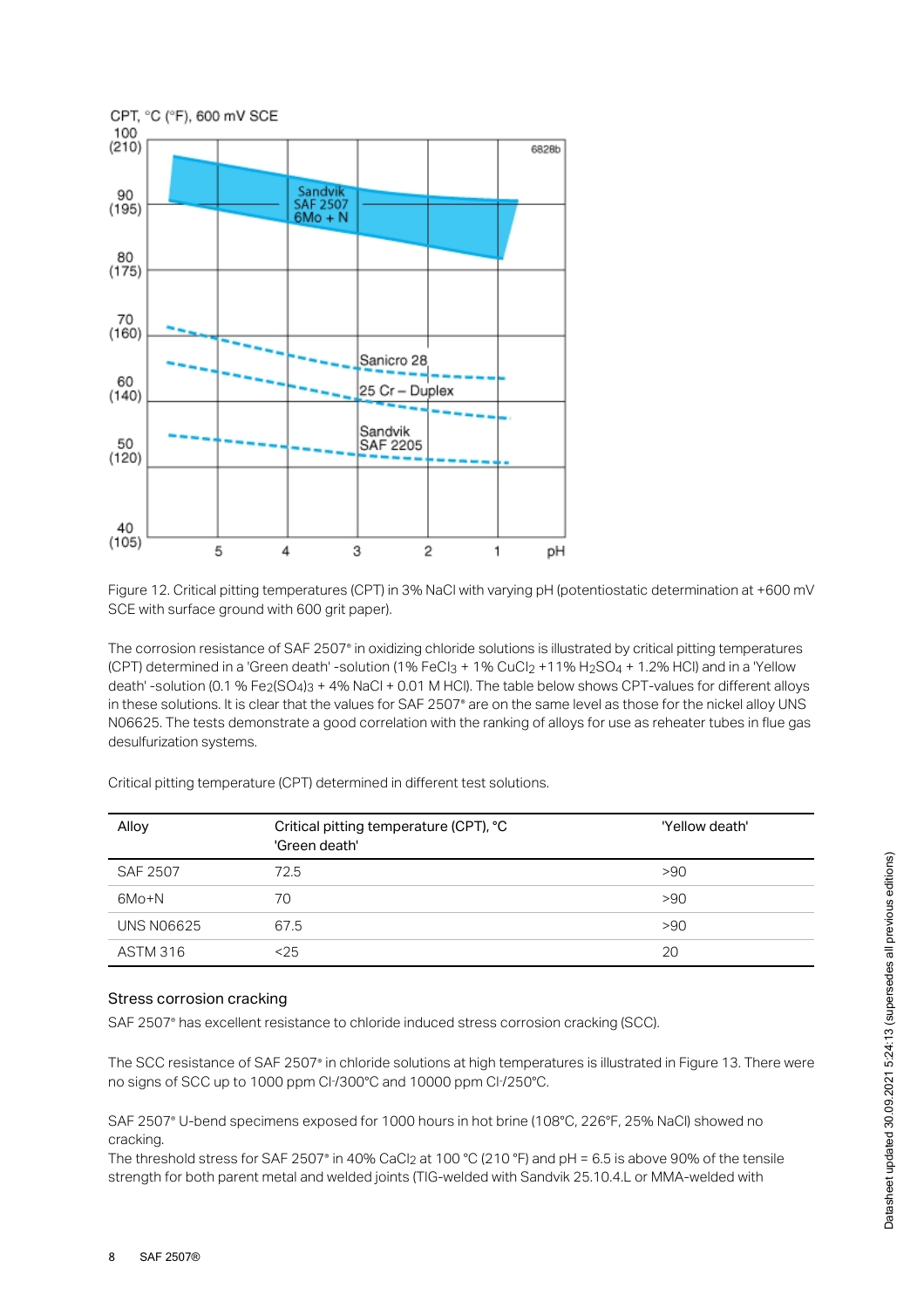Sandvik 25.10.4.LR).

Figure 14 shows the result of testing in 40% CaCl<sub>2</sub> at 100 °C (210 °F) acidified to pH = 1.5. Acidifying of the standard test solution to pH = 1.5 lowers the threshold stress for SAF 2205™, but not for SAF 2507®. This applies to both parent metal and welded joints.

The threshold stress for both parent metal and welded joints of SAF 2507° in boiling 45% MgCl $_2$  , 155°C (311°F) (ASTM G36), is approximately 50% of the proof strength.



Figure 13. SCC resistance in oxygen-bearing (abt. 8 ppm) neutral chloride solutions. Testing time 1000 hours. Applied stress equal to proof strength at testing temperature.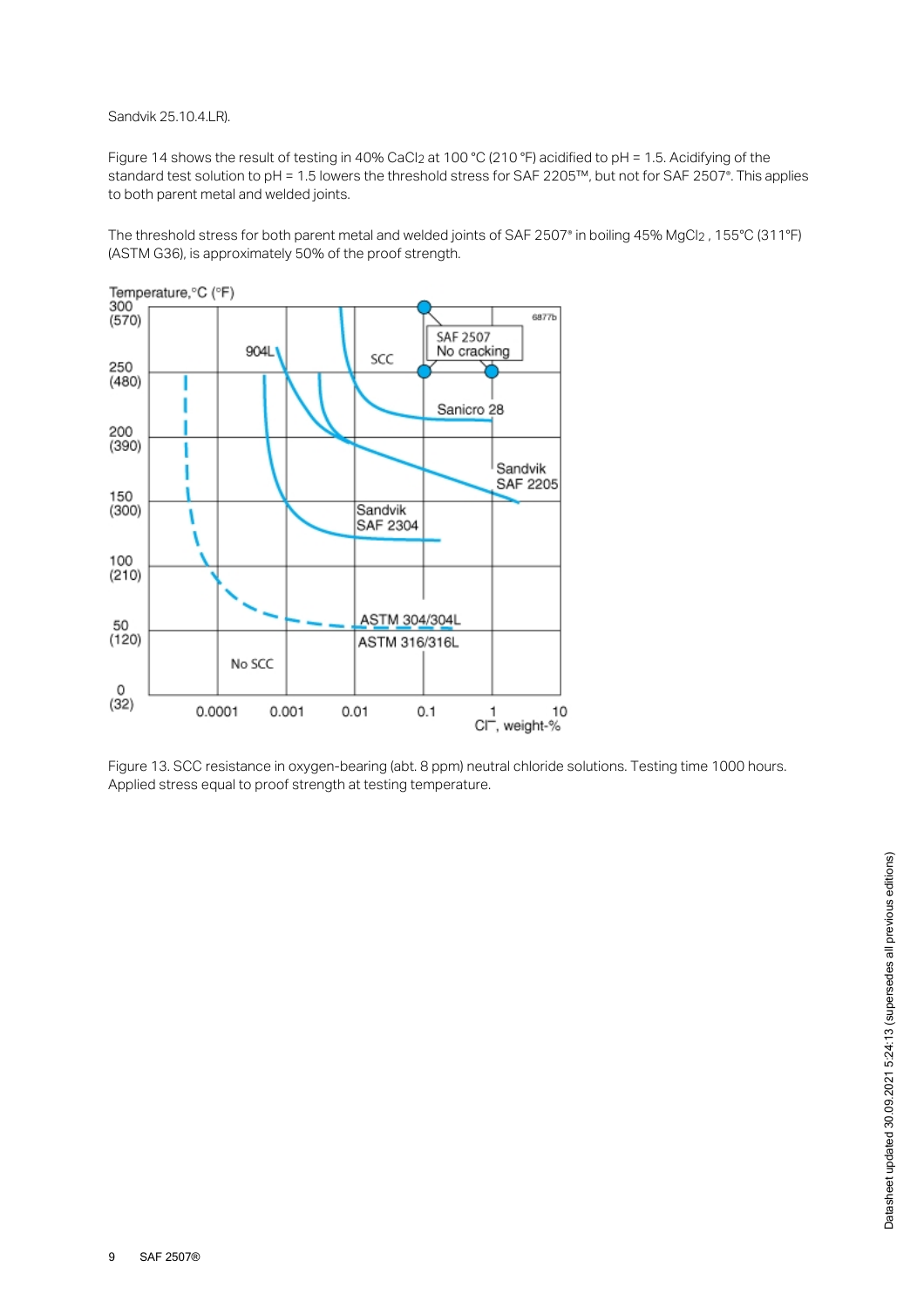

Figure 14. Results of SCC tests with constant load in 40% CaCl $_2$ , pH=1.5, at 100 °C (210°F) with aerated test solution.



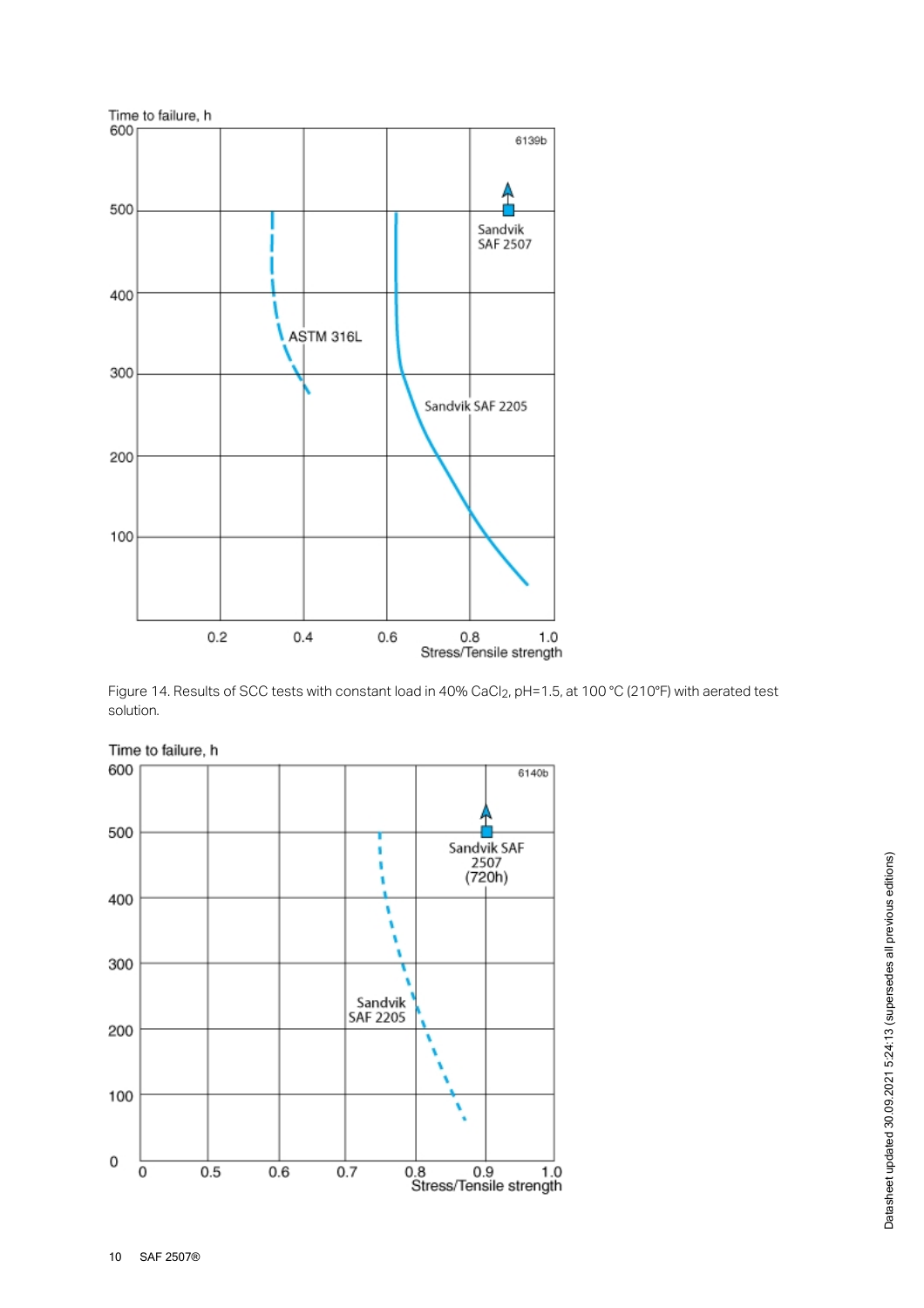Figure 15. Constant load SCC tests in NACE solution at room temperature (NACE TM 0177).

Figure 15 shows the results of SCC tests at room temperature in NACE TM0177 Test solution A (5% sodium chloride and 0.5% acetic acid saturated with hydrogen sulfide). No cracking occurred on SAF 2507°, irrespective of the applied stress.

In aqueous solutions containing hydrogen sulfide and chlorides, stress corrosion cracking can also occur on stainless steels at temperatures below 60 °C (140 °F). The corrosivity of such solutions is affected by acidity and chloride content. In direct contrast to the case with ordinary chloride-induced stress corrosion cracking, ferritic stainless steels are more sensitive to this type of stress corrosion cracking than austenitic steels.

In accordance with ISO 15156/NACE MR 0175 solution annealed and rapid cooled wrought SAF 2507° is suitable for use at temperatures up to 450 °F (232 °C) in sour environments in oil and gas production, if the partial pressure of hydrogen sulphide does not exceed 3 psi (0.20 bar).

SAF 2507°, with a maximum hardness of 32 HRC, solution annealed and rapidly cooled, according to NACE MR0103, is suitable for use in sour petroleum refining.

## Hydrogen Induced Stress Cracking (HISC)

Hydrogen Induced Stress Cracking (HISC) is an embrittlement phenomenon that may occur in cathodically protected subsea steel constructions in the presence of high tensile stresses. When connected to cathodically protected carbon steels, super duplex stainless steels will also be cathodically protected even though this is not necessary. At the prevalent low electrochemical potentials, atomic hydrogen will be generated on the steel surfaces by the reduction of sea water. Embrittlement due to HISC may occur when hydrogen diffuses into the metal.

Hydrogen diffuses much faster in the ferrite phase than in the austenite phase. Therefore, ferritic steels and ferrite containing steels, e.g. super duplex stainless steels, are more susceptible to HISC than austenitic stainless steels. A high mechanical stress increases the risk of HISC by increasing the hydrogen diffusion rate, crack initiation and propagation in the material.

In super duplex stainless steels, cracks tend to propagate in the embrittled ferrite phase and arrest at ferriteaustenite phase boundaries. Susceptibility to HISC significantly increases with increasing austenite spacing. Coarse-grained microstructures are therefore more susceptible. A testing program performed at Sandvik Materials Technology has confirmed that tendency to HISC is reduced when austenite spacing is less than 30 μm, as recommended by DNV RP-F112. Cold pilgered and solution annealed tubes with austenite spacing between 5-15 μm have shown very good resistance to HISC under applied stress up to 130% of the yield strength without cracking.

The acceptable stress without HISC occurring for products with different austenite spacing is illustrated in figure 16.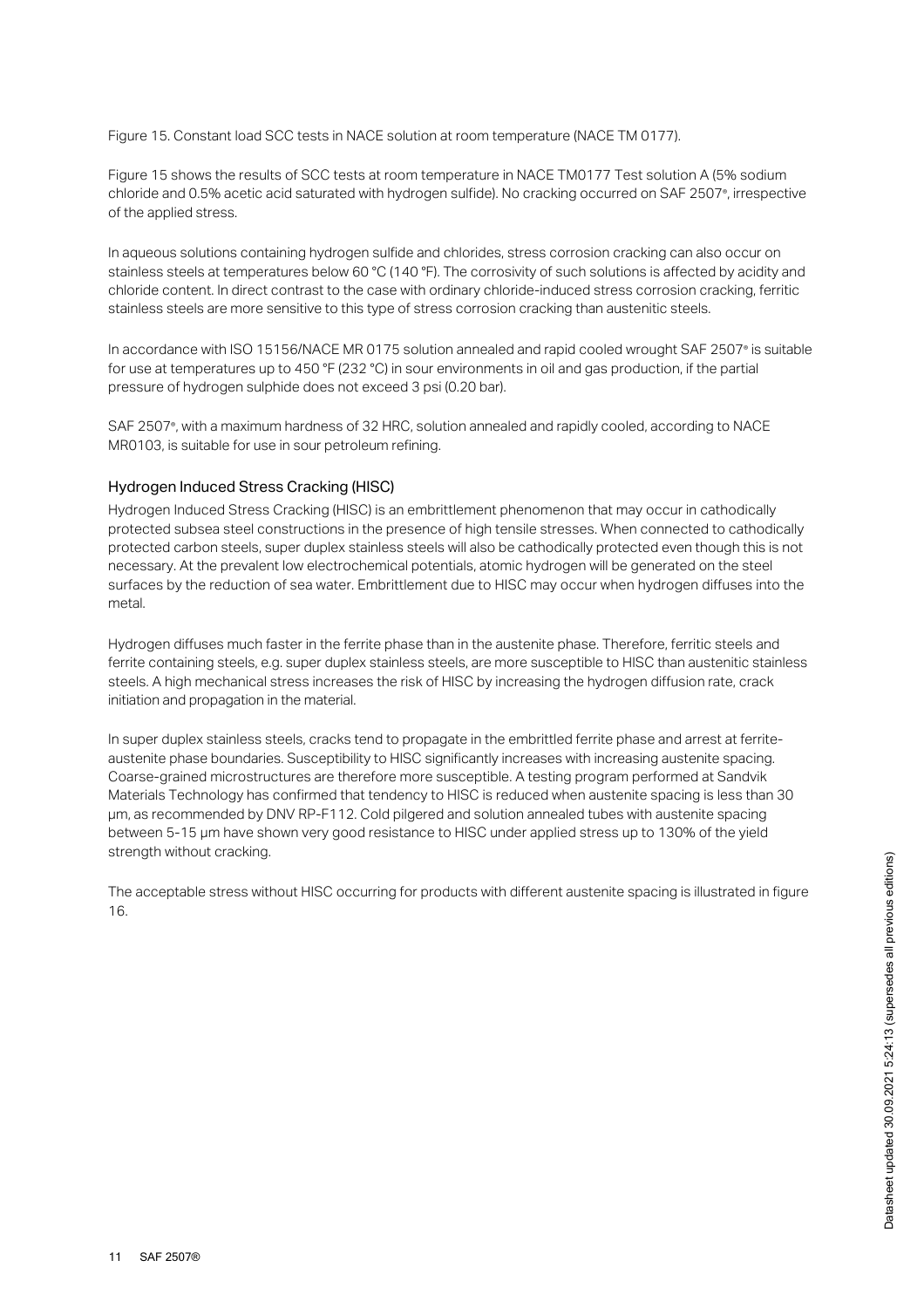# Applied stress (%  $R_{p0.2}$  at 4 °C)



Product, austenite spacing

Figure 16. Tolerable stress as a percentage of the actual yield strength at 4°C without HISC occurring is schematically shown for tube and bar products with different austenite spacing. SAF 2507° (UNS S32750) has been tested on hydrogen precharged tensile specimens, using constant load with a dead weight, with an applied potential of -1050 mV/SCE in a electrochemical cell with 3% NaCl solution at 4°C, 500 hours. [NACE paper no. 07498]

#### Intergranular corrosion

SAF 2507° is a member of the family of modern duplex stainless steels whose chemical composition is balanced to give quick reformation of austenite in the high temperature heat affected zone of a weld. This results in a microstructure that provides the material with good resistance to intergranular corrosion. SAF 2507° passes testing to ASTM A262 Practice E (Strauss test) without reservation.

## Erosion corrosion

The mechanical properties combined with corrosion resistance give SAF 2507® a good resistance to erosion corrosion. Testing in sand containing media has shown that SAF 2507° has an erosion corrosion resistance better than corresponding austenitic stainless steels. Figure 17 below shows the relative mass loss rate of the duplex SAF 2507°, SAF 2205™ and an austenitic 6Mo+N type steel after exposure to synthetic seawater (ASTM D-1141) containing 0.025-0.25% silica sand at a velocity of 8.9-29.3 m/s (average of all tests is shown).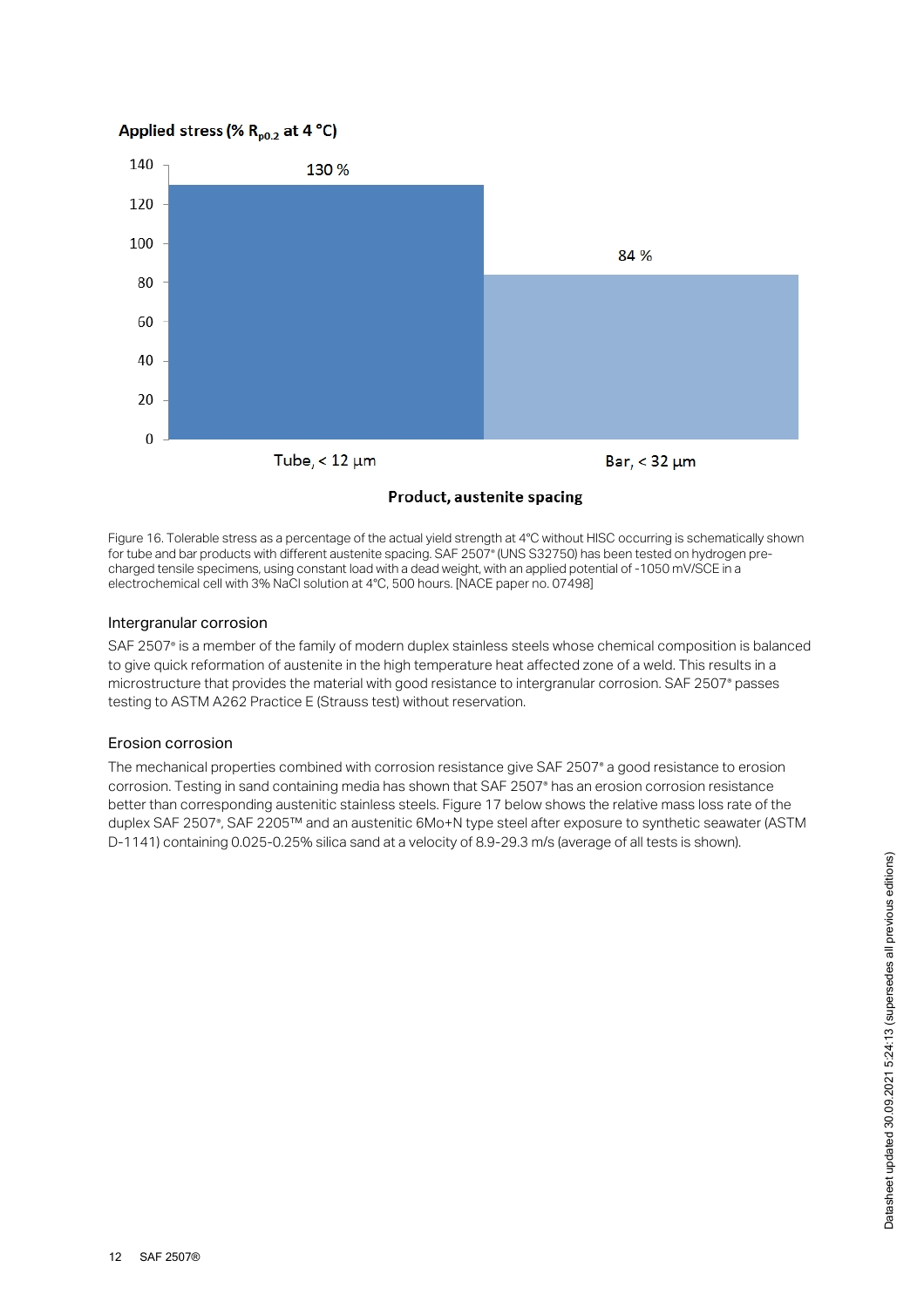

Figure 17. Relative mass loss rate after testing of the resistance against erosion corrosion.

# Corrosion fatigue

Duplex stainless steels which have a high tensile strength usually have a high fatigue limit and high resistance to both fatigue and corrosion fatigue.

The high fatigue strength of SAF 2507° can be explained by its good mechanical properties, while its high resistance to corrosion fatigue has been proven by fatigue testing in corrosive media.

# APPLICATIONS

SAF 2507° is a duplex stainless steel especially designed for service in aggressive chloride-containing environments. Typical applications are:

# Typical applications for SAF 2507 ®

| Oil and gas<br>exploration<br>and production            | Chloride-containing environments such as seawater handling and process systems.<br>Hydraulic and process fluid tubes in umbilicals                          |
|---------------------------------------------------------|-------------------------------------------------------------------------------------------------------------------------------------------------------------|
| Seawater cooling                                        | Tubing for heat exchangers in refineries, chemical industries, process industries and<br>other industries using seawater or chlorinated seawater as coolant |
| Salt evaporation                                        | Evaporator tubing for production of corrosive salts, e.g. chlorides, sulfates and<br>carbonates                                                             |
| Desalination plants                                     | Pressure vessels for reverse osmosis units, tube and pipe for seawater transport, heat<br>exchanger tubing                                                  |
| Geothermal wells                                        | Heat exchangers in geothermal exploitation units, systems exposed to geothermal or<br>high salinity brines, tubing and casing for production                |
| Oil refining and<br>petrochemical and<br>gas processing | Tubes and pipes where the process environment contains a high amount of chlorides,<br>or is contaminated with hydrochloric acid                             |
| Pulp and paper<br>production                            | Material for chloride-containing bleaching environments                                                                                                     |
| Chemical                                                | Organic acid plants, also when process solutions are contaminated with e.g. chlorides                                                                       |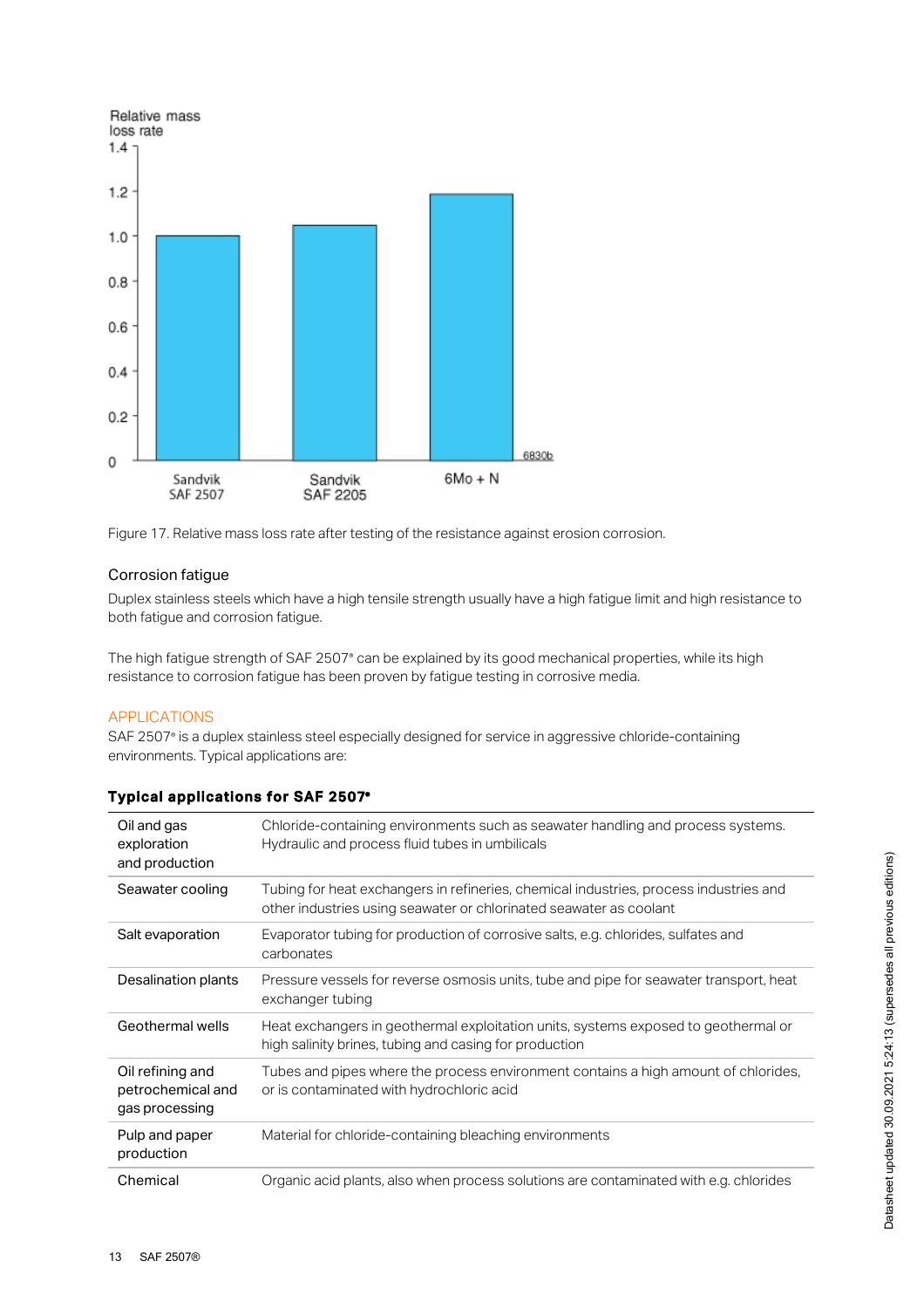# Typical applications for SAF 2507®

| processing                                             |                                                                                                                                                                                                                              |
|--------------------------------------------------------|------------------------------------------------------------------------------------------------------------------------------------------------------------------------------------------------------------------------------|
| Mechanical<br>components<br>requiring high<br>strength | Propeller shafts and other products subjected to high mechanical load in seawater and<br>other chloride-containing environments                                                                                              |
| Desulfurization<br>units                               | As reheater tubes in flue gas desulfurization systems. The good mechanical and<br>corrosion properties make SAF 2507 <sup>®</sup> an economical choice in many applications by<br>reducing the life cycle cost of equipment. |

# FABRICATION

## Bending

The starting force needed for bending is slightly higher for SAF 2507° than for standard austenitic stainless steels (ASTM 304L and 316L).

If the service conditions are on the limit of the stress corrosion resistance of SAF 2507° heat treatment is recommended after cold bending. For pressure vessel applications in Germany and the Nordic countries, heat treatment may be required after cold deformation in accordance with VdTÜV-Wb 508 and NGS 1609. Heat treatment should be carried out by solution annealing (See under Heat treatment) or resistance annealing.

Hot bending is carried out at 1125-1025°C (2060-1880°F) and should be followed by solution annealing.

## Expanding

Compared to austenitic stainless steels, SAF 2507® has a higher proof and tensile strength. This must be kept in mind when expanding tubes into tubesheets. Normal expanding methods can be used, but the expansion requires higher initial force and should be undertaken in one operation. As a general rule, tube to tubesheet joints should be welded if the service conditions include a high chloride concentration, thus limiting the risk of crevice corrosion.

#### Machining

Being a two-phase material (austenitic-ferritic) SAF 2507® will present a different tool wear profile from that of single-phase steels of type ASTM 304L. The cutting speed must therefore be lower than that recommended for ASTM 304L. It is recommended that a tougher insert grade is used than when machining austenitic stainless steels, e.g. ASTM 304L.

# FORMS OF SUPPLY

## Seamless tube and pipe– finishes and dimensions

Seamless tube and pipe in SAF 2507° is supplied in dimensions up to 260 mm outside diameter. The delivery condition is solution annealed and either white pickled, or bright annealed.

#### Other forms of supply:

- Welded tube and pipe
- Fittings and flanges
- Plate, sheet and wide strip
- Bar steel
- Forged products
- Cast products

#### HEAT TREATMENT

The tubes are normally delivered in heat treated condition. If additional heat treatment is needed due to further processing the following is recommended.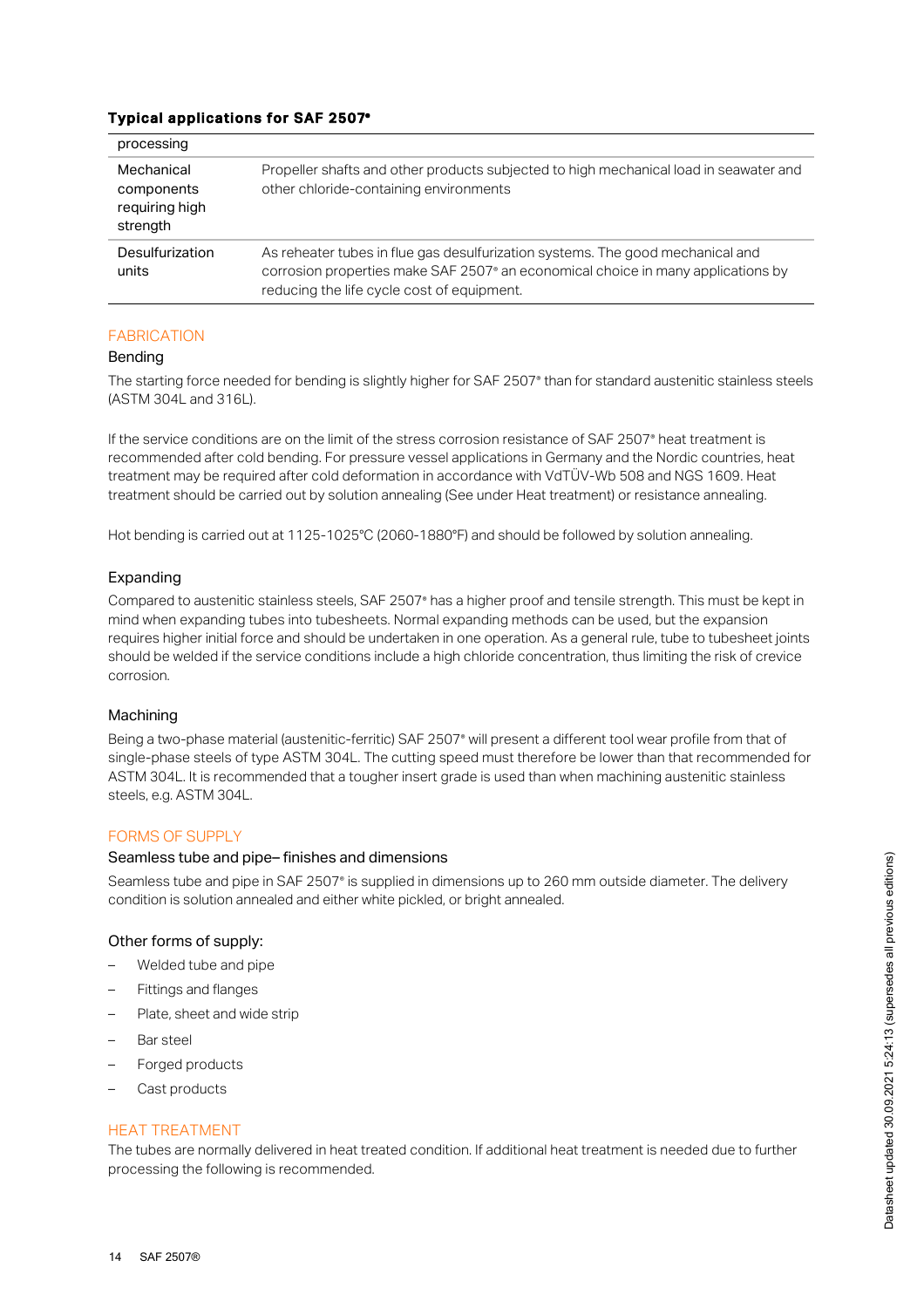#### Solution annealing

1050-1125°C (1920-2060°F), rapid cooling in air or water.

#### MECHANICAL PROPERTIES

The following figures apply to material in the solution annealed condition. Tube and pipe with wall thickness above 20 mm (0.787 in.) may have slightly lower values. For seamless tubes with a wall thickness <4 mm we guarantee proof strength (R<sub>p0.2</sub>) values that are 50 MPa higher than those listed below at 20°C (68°F) as well as those listed at higher temperatures. More detailed information can be supplied on request.

# At 20°C (68°F)

Tube and pipe with wall thickness max. 20 mm (0.79 in.).

#### Metric units

| Proof strength, MPa  |               | Tensile strength, MPa | Elongation, % |     | Hardness, HRC |
|----------------------|---------------|-----------------------|---------------|-----|---------------|
| $R_{\text{D}0.2}$ a) | $R_{D1,0}$ a) | Rm                    | Ab)           | A2" |               |
| >550                 | $\geq 640$    | 800-1000              | >25           | >15 | $\leq 32$     |

## Imperial units

| Proof strength, ksi   |               | Tensile strength, ksi | Elongation, % |           | Hardness, HRC |
|-----------------------|---------------|-----------------------|---------------|-----------|---------------|
| $R_{\text{D}0.2}^{a}$ | $R_{D1,0}$ a) | Rm                    | Ab)           | А2"       | HRC           |
| $\geq 80$             | $\geq$ 93     | 116-145               | >25           | $\geq 15$ | ≤32           |

1 MPa = 1 N/mm 2

a)  $R_{p0.2}$  and  $R_{p1.0}$  correspond to 0.2% offset and 1.0% offset yield strength, respectively.

b) Based on L<sub>0</sub> = 5.65 √S<sub>0</sub> where L<sub>0</sub> is the original gauge length and S<sub>0</sub> the original cross-section area.



Figure 1. Comparison of minimum proof strength, 0.2% offset, of SAF 2507° and high alloy austenitic grades, for material in the solution annealed condition.

#### At high temperatures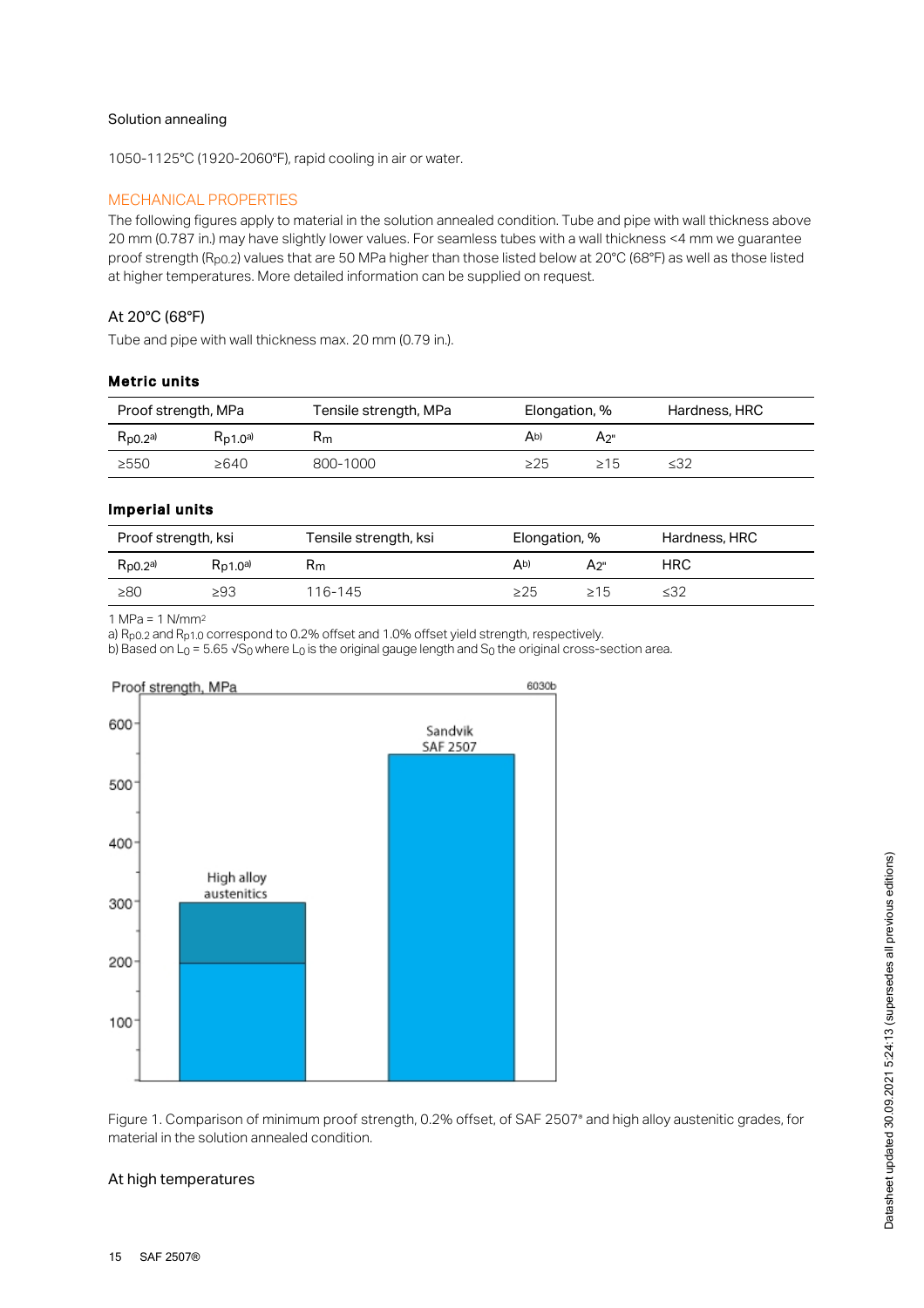If SAF 2507° is exposed to temperatures exceeding 250°C (480°F), for prolonged periods, the microstructure changes, which results in a reduction in impact strength. This does not necessarily affect the behavior of the material at the operating temperature. For example, heat exchanger tubes can be used at higher temperatures without any problems. Please contact Sandvik for more information. For pressure vessel applications, 250°C (480°F) is required as a maximum, according to VdTÜV-Wb 508 and NGS 1609.

#### Tube and pipe with wall thickness max. 20 mm (0.79 in.)

# Metric units

| Temperature, °C | Proof strength R <sub>p0.2</sub> , MPa |
|-----------------|----------------------------------------|
|                 | min.                                   |
| 50              | 530                                    |
| 100<br>$\sim$   | 480                                    |
| 150             | 445                                    |
| 200             | 420                                    |
| 250             | 405                                    |
| $\sim$<br>300   | 395                                    |

# Imperial units

| Temperature, °F | Proof strength Rp0.2, ksi |
|-----------------|---------------------------|
|                 | min.                      |
| 120             | 77.0                      |
| 200<br>$\sim$   | 70.5                      |
| 300             | 64.5                      |
| 400             | 61.0                      |
| 500             | 58.5                      |
| 600             | 57.0                      |

#### Seamless tube and pipe in the cold-worked condition

| Proof strength        |         | Tensile strength |            | Elong.    | Hardness, HRC |
|-----------------------|---------|------------------|------------|-----------|---------------|
| $R_{p0.2}$<br>$R_{m}$ |         | A2"              |            |           |               |
| MPa                   | ksi     | MPa              | ksi        | %         |               |
| 862 - 1034            | 125-150 | $\geq 896$       | $\geq 130$ | $\geq 10$ | $\leq 37$     |
| $965 - 1103$          | 140-160 | $\geq 1000$      | $\geq 145$ | $\geq 9$  | $\leq 38$     |

#### Impact strength

SAF 2507° possesses good impact strength. The ductile brittle transition temperature is below -50°C (-58°F). The impact strength of welded SAF 2507° is also good, although the values are lower than the base metal. The impact strength, if gas shielded arc weldments, is a minimum of 27 J (20 ft lb) at a temperature of -50°C (-58°F).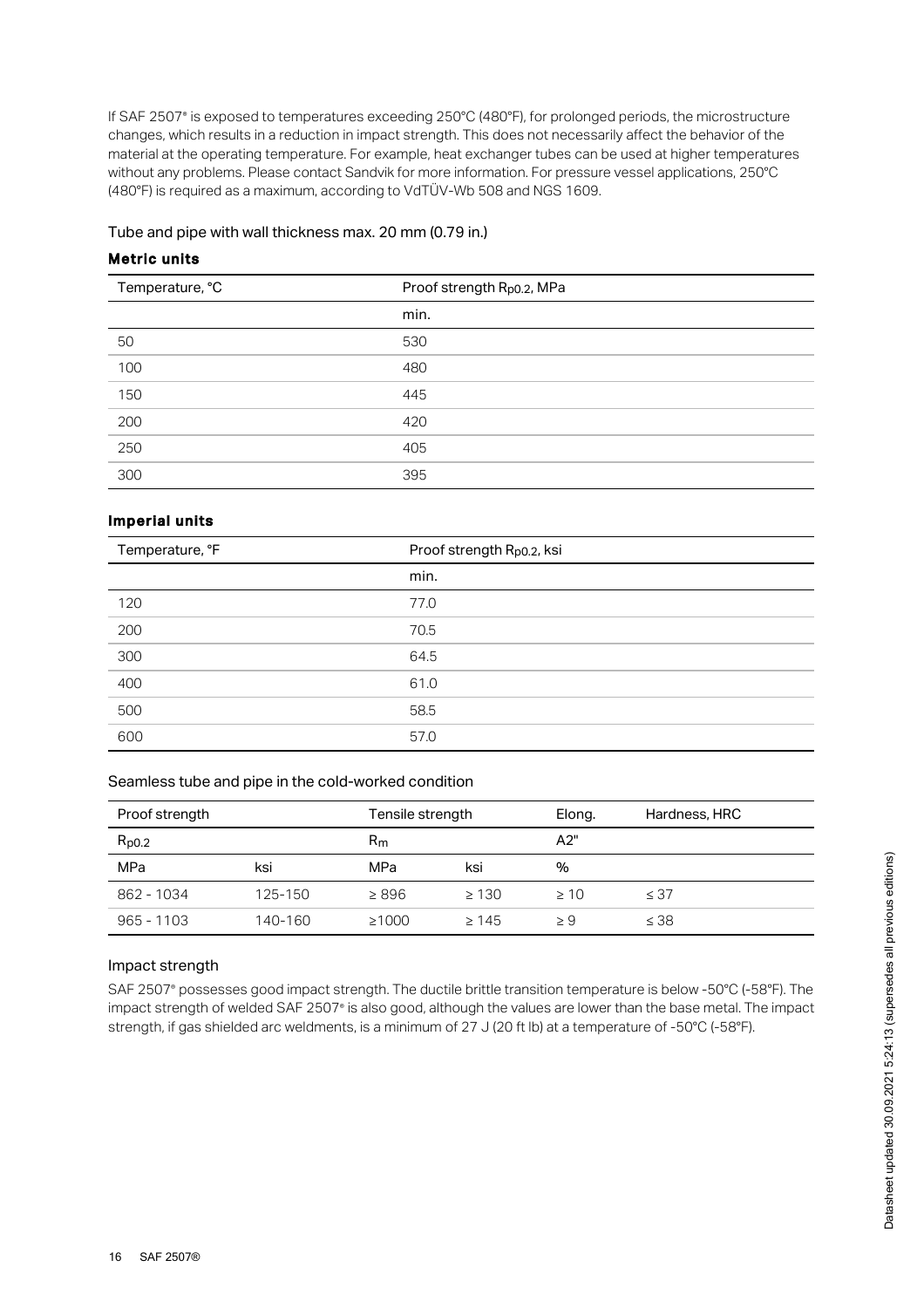

Figure 2. Typical impact energy curves for SAF 2507° using standard Charpy V specimens (average of 3 at each temp.). Parent metal samples taken in the longitudinal direction from 260 x 12 mm hot extruded and solution annealed (1075°C / 1965°F) tube. All weld metal samples from Sandvik 25.10.4.L TIG wire.

| Temperature     |     | <b>Stress</b> |     |  |
|-----------------|-----|---------------|-----|--|
| °F              | °C  | ksi           | MPa |  |
| 100             | 38  | 38.7          | 267 |  |
| 200             | 93  | 38.5          | 265 |  |
| $\frac{1}{300}$ | 149 | 36.4          | 251 |  |
| $\sim$<br>400   | 204 | 35.4          | 244 |  |
| 500             | 260 | 34.5          | 238 |  |
| 600             | 316 | 34.3          | 236 |  |

|  | According to ASME B31.3 the following design values are recommended for UNS S32750 (SAF 2507°): |  |
|--|-------------------------------------------------------------------------------------------------|--|
|  |                                                                                                 |  |

# PHYSICAL PROPERTIES

Density: 7.8 g/cm<sup>3</sup>, 0.28 lb/in.<sup>3</sup>

## Specific heat capacity

Metric units Imperial units

| Temperature, °C | J/(kg °C) | Temperature, °F | Btu/(lb $\degree$ F) |
|-----------------|-----------|-----------------|----------------------|
| 20              | 490       | 68              | 0.12                 |
| 100             | 505       | 200             | 0.12                 |
| 200             | 520       | 400             | 0.12                 |
| 300             | 550       | 600             | 0.13                 |
| 400             | 585       | 800             | 0.14                 |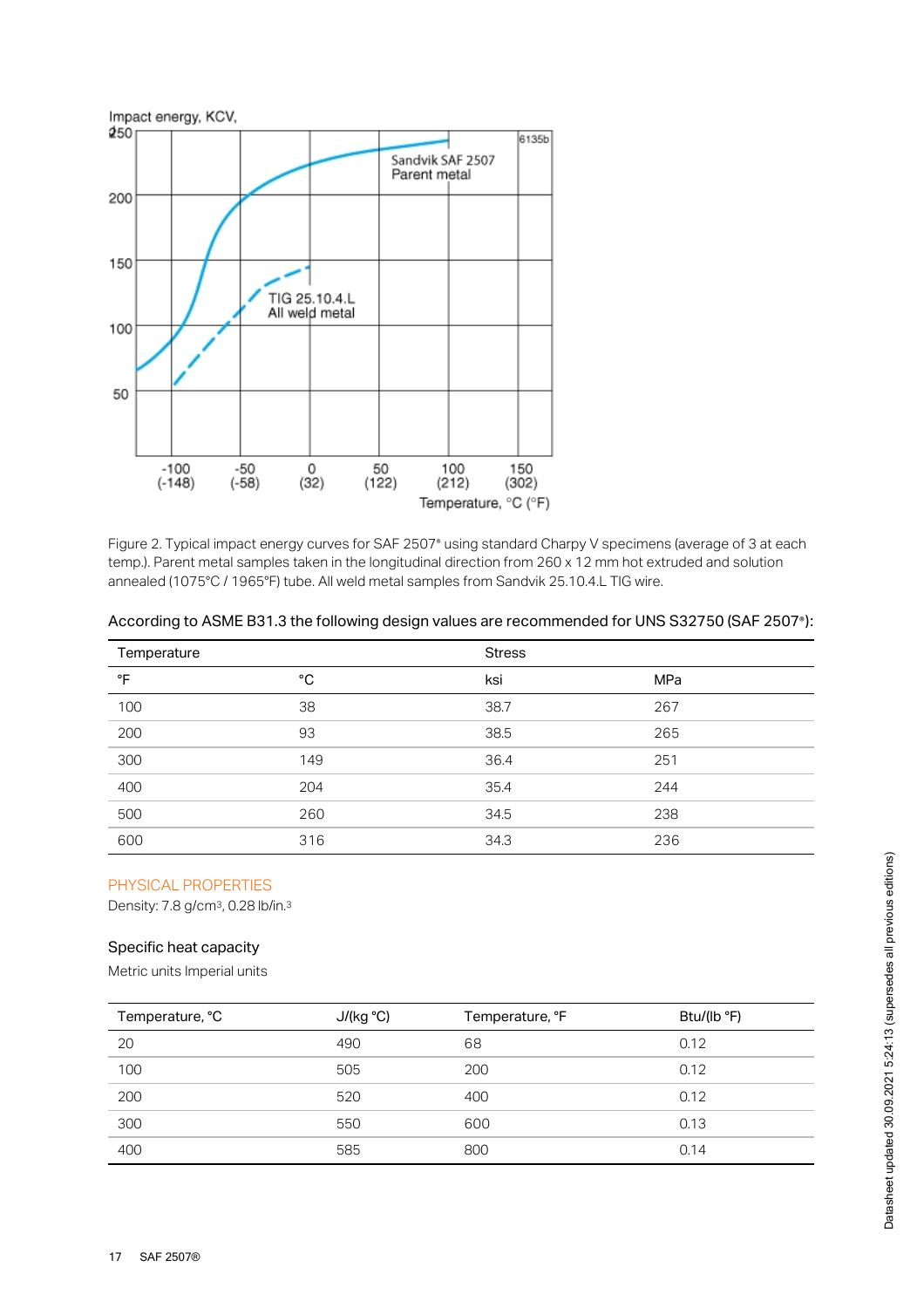## Thermal conductivity

Metric units, W/(m °C)

| Temperature, °C | 20             | 100 | 200 | 300 | 400 |
|-----------------|----------------|-----|-----|-----|-----|
| SAF 2507        | $\overline{4}$ | ! 5 |     |     | 2C  |
| ASTM 316L       | $\overline{4}$ | ٦5. |     |     | 2C  |

Imperial units, Btu/(ft h °F)

| Temperature, °F | 68 | 200 | 400 | 600 | 800            |
|-----------------|----|-----|-----|-----|----------------|
| <b>SAF 2507</b> |    | ◡   |     |     | 1 <sup>0</sup> |
| ASTM 316L       |    |     |     |     | $\sim$         |

#### Thermal expansion

SAF 2507° has a coefficient of thermal expansion close to that of carbon steel. This gives SAF 2507° definite design advantages over austenitic stainless steels in equipment comprising of both carbon steel and stainless steel. The values given below are average values in the temperature ranges.

#### Metric units, x10-6/°C

| Temperature, °C | 30-100 | 30-200 | 30-300 | 30-400 |
|-----------------|--------|--------|--------|--------|
| SAF 2507        | 13.5   | 14.0   | 14.0   | 14.5   |
| Carbon steel    | 12.5   | 13.0   | 13.5   | 14.0   |
| ASTM 316L       | 16.5   | 17.0   | 17.5   | 18     |

# lmperial units, x10-6/°F

| Temperature, °F | 86-200 | 86-400 | 86-600 | 86-800 |
|-----------------|--------|--------|--------|--------|
| SAF 2507        | 7.5    | 7.5    | 8.0    | 8.0    |
| Carbon steel    | 6.8    | 7.0    | 7.5    | 7.8    |
| ASTM 316L       | 9.0    | 9.5    | 10.0   | 10.0   |



Figure 3. Thermal expansion, per °C (30-100°C, 86-210°F).

#### Resistivity